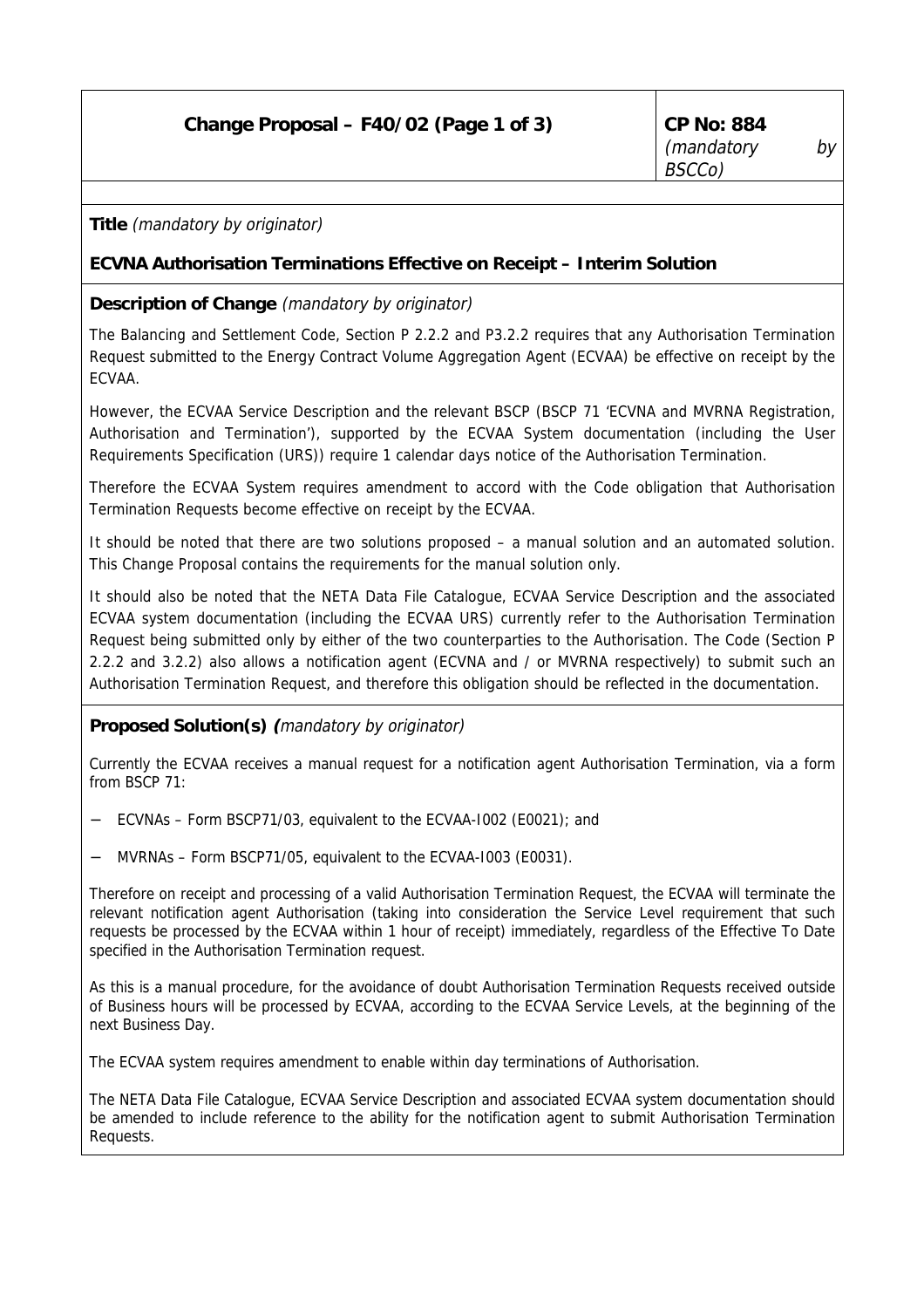| Change Proposal - F40/01 (Page 2 of 3) | CP No:<br>(mandatory by<br>BSCCo) |
|----------------------------------------|-----------------------------------|
|                                        |                                   |

# **Justification for Change** (mandatory by originator)

Modification Proposal P47 'Termination Process for ECVNA and MVRNA Authorisations' was raised in order to address an inconsistency between the Code and the operational practice of the ECVAA system (which is supported by the Code Subsidiary Documentation). An interpretation of the relevant sections (Section P 2.2.2 and 3.2.2) of the Code requires that ECVNA and MVRNA Authorisation Termination Requests become effective on their receipt by the ECVAA. However, operationally the ECVAA requires 1 calendar day notice to ensure that the Notification Agents (ECVNAs and MVRNAs) Authorisations are terminated for complete Settlement Days. The one calendar day requirement of ECVAA is supported by the associated BSC Procedure (BSCP 71 'ECVNA and MVRNA Registration, Authorisation and Termination') and the ECVAA system documentation and ECVAA Service Description.

However, Modification Proposal P47 was rejected by the Authority, on the recommendation of the Panel, on the basis that the majority of BSC Parties indicated, in response to the consultation on the draft Modification Report for P47, that they would prefer to be able to terminate notification agent Authorisations immediately, rather than incur a 1 calendar day wait. Therefore the ECVAA system functionality, and the associated documentation requires amendment to accord with the relevant provisions of the Code.

The obligations of the Code, with regards to the ability of the notification agent to submit an Authorisation Termination Request (under Section P 2.2.2 and 3.2.2) should be reflected in all of the relevant documentation, namely the NETA Data File Catalogue, the ECVAA Service Description and the ECVAA system documentation (including the ECVAA URS).

### **Other Configurable Items Potentially Affected by Proposed Solution(s) (optional** by BSCCo)

The amendment to the notification agent Authorisation Termination Request processing timetable will require an associated amendment to:

- − BSCP 71 'ECVNA and MVRNA Registration, Authorisation and Termination';
- The ECVAA Service Description;
- − The NETA Data File Catalogue;
- − The ECVAA system to enable within day Authorisation Terminations; and
- − The ECVAA User Requirements Specification (and associated system documentation).

The amendment to the documentation to reflect the notification agent submission of an Authorisation Termination Request requires amendment to:

- − The ECVAA Service Description;
- − The NETA Data File Catalogue; and
- − The ECVAA User Requirements Specification (and associated system documentation).

#### **Impact on Core Industry Documents** (optional by originator)

None